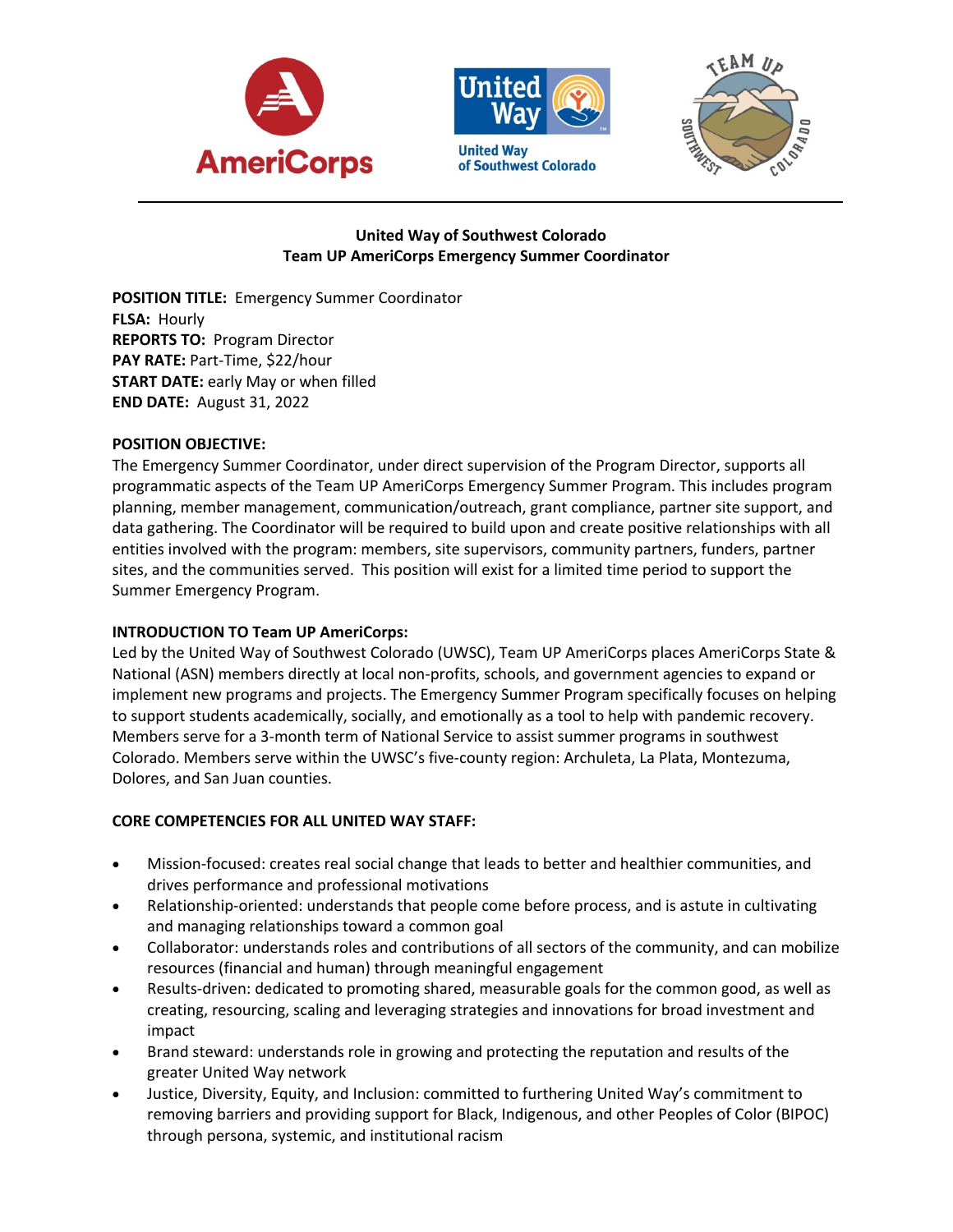### **PRIMARY JOB RESPONSIBILITIES/DUTIES:**

- Program Planning
	- o Lead recruitment and enrollment initiatives
		- Update, finalize, and post Position Descriptions on Team UP Website and myAmeriCorps
		- Assist with recruitment of members for summer service
		- Manage incoming member applications by scheduling Preliminary Interviews and coordinating with Partner Sites
		- Engage and support new members prior to their Term of Service (welcome email, regular communication, etc.)
	- $\circ$  Organize recruitment, screening, communication, and coordination with partner sites and member placement
- Member Management
	- o Learn and manage the eGrants database system
	- o Learn and manage the OnCorps database system
		- § Send timesheet reminders to Members and Site Supervisors
		- Monitor timesheets for compliance and progress
	- $\circ$  Check in with members as needed to provide support and address concerns
	- o Plan and lead the Summer Member Orientation
- Grant Compliance:
	- o Coordinate and attendSite Visits and Evaluations
- Partner Site Support:
	- o Lead Partner Site Supervisor Orientation and periodic check-ins
- Data Management/Program Reporting
	- o Assist with internal and external reporting efforts

### **ADDITIONAL JOB RESPONSIBILITIES/DUTIES:**

- Coordinate with UWSC's Team UP and Serve Colorado (State AmeriCorps program) as needed and requested
- Be a steward of UWSC and AmeriCorps in our five-county region

### **QUALIFICATIONS**:

- Demonstrated ability to foster positive, supportive relationships with community partners
- Self-motivator able to maintain a flexible work schedule with little day-to-day supervision
- Strong communication and outreach skills
- Ability to think creatively
- Data entry/management experience
- Strong conflict resolution and problem-solving skills
- Desire to work at a fun and supportive organization
- **AmeriCorps alum are encouraged to apply**

### **OTHER REQUIREMENTS**

- Ability to pass criminal history check
- Access to reliable transportation to travel across five-county region
- Ability to work some nights and weekends